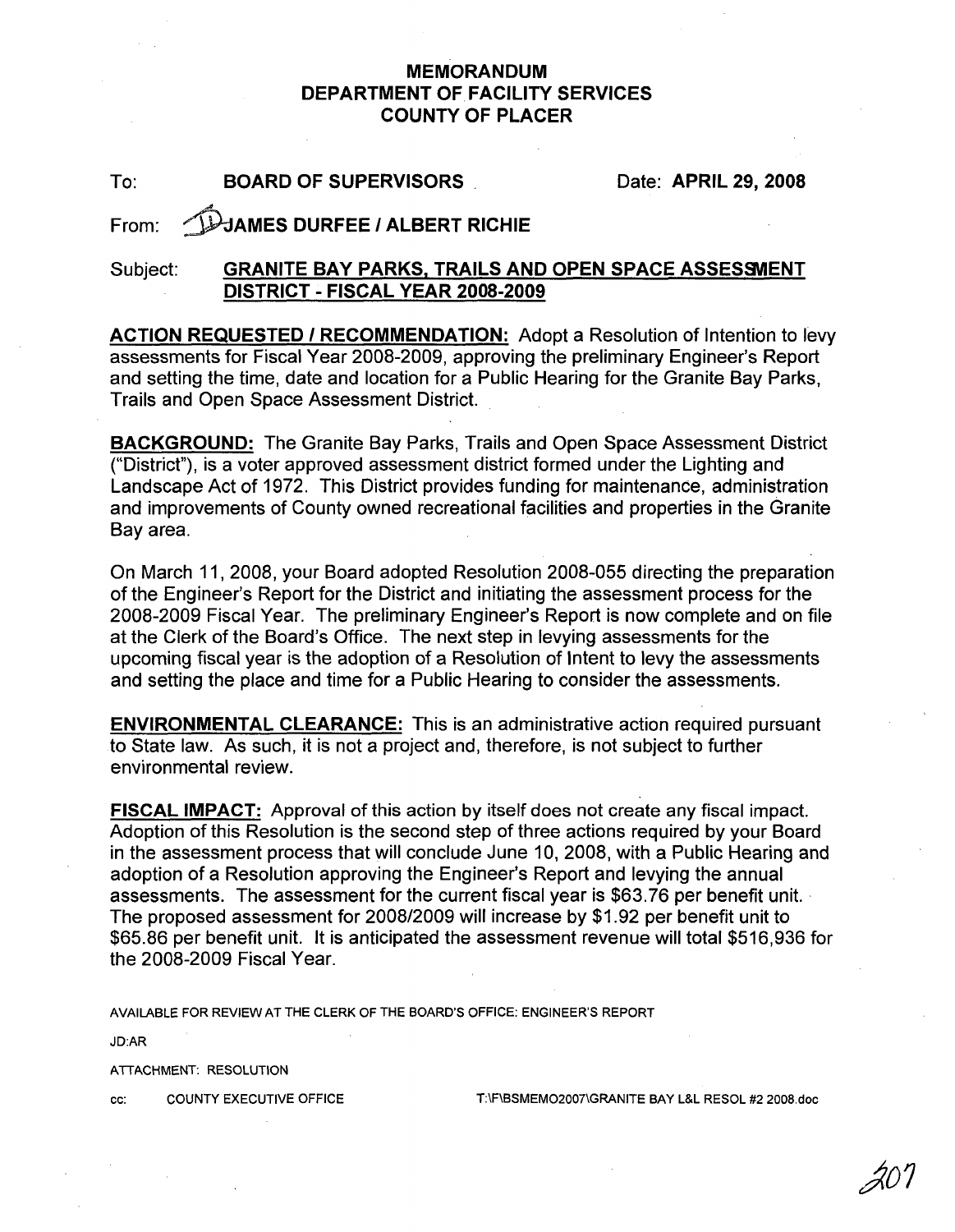## **Before the Board of Supervisors County of Placer, State of California**

In the matter of: A RESOLUTION OF INTENTION TO LEVY ASSESSMENTS FOR FISCAL YEAR 2008·2009, APPROVING THE PRELIMINARY ENGINEER'S REPORT AND SETTING THE TIME, DATE AND LOCATION FOR A PUBLIC HEARING FOR THE GRANITE BAY PARKS, TRAILS AND OPEN SPACE ASSESSMENT DISTRICT

| <b>Resol. No:</b>     |  |
|-----------------------|--|
| <b>Ord No:</b>        |  |
| <b>First Reading:</b> |  |

| The following                | <b>RESOLUTION</b>                                 | was duly passed by the Board of Supervisors |          |
|------------------------------|---------------------------------------------------|---------------------------------------------|----------|
|                              | of the County of Placer at a regular meeting held |                                             | , by the |
| following vote on roll call: |                                                   |                                             |          |

Ayes:

Noes:

Absent:

Signed and approved by me after its passage.

Attest: Clerk of said Board Chairman, Board of Supervisors

BE IT RESOLVED, by the Board of Supervisors of the County of Placer, State of California, that:

1. By its Resolution No. 2001-333, this Board ordered the formation of and levied the first assessment within the Granite Bay Parks, Trails and Open Space Assessment District (the "Assessment District") for fiscal year 2002-03, pursuant to the Landscaping and Lighting Act of 1972 (Part 2 of Division 15 of the California Streets and Highways Code (commencing with Section 22500 thereof) (the "District").